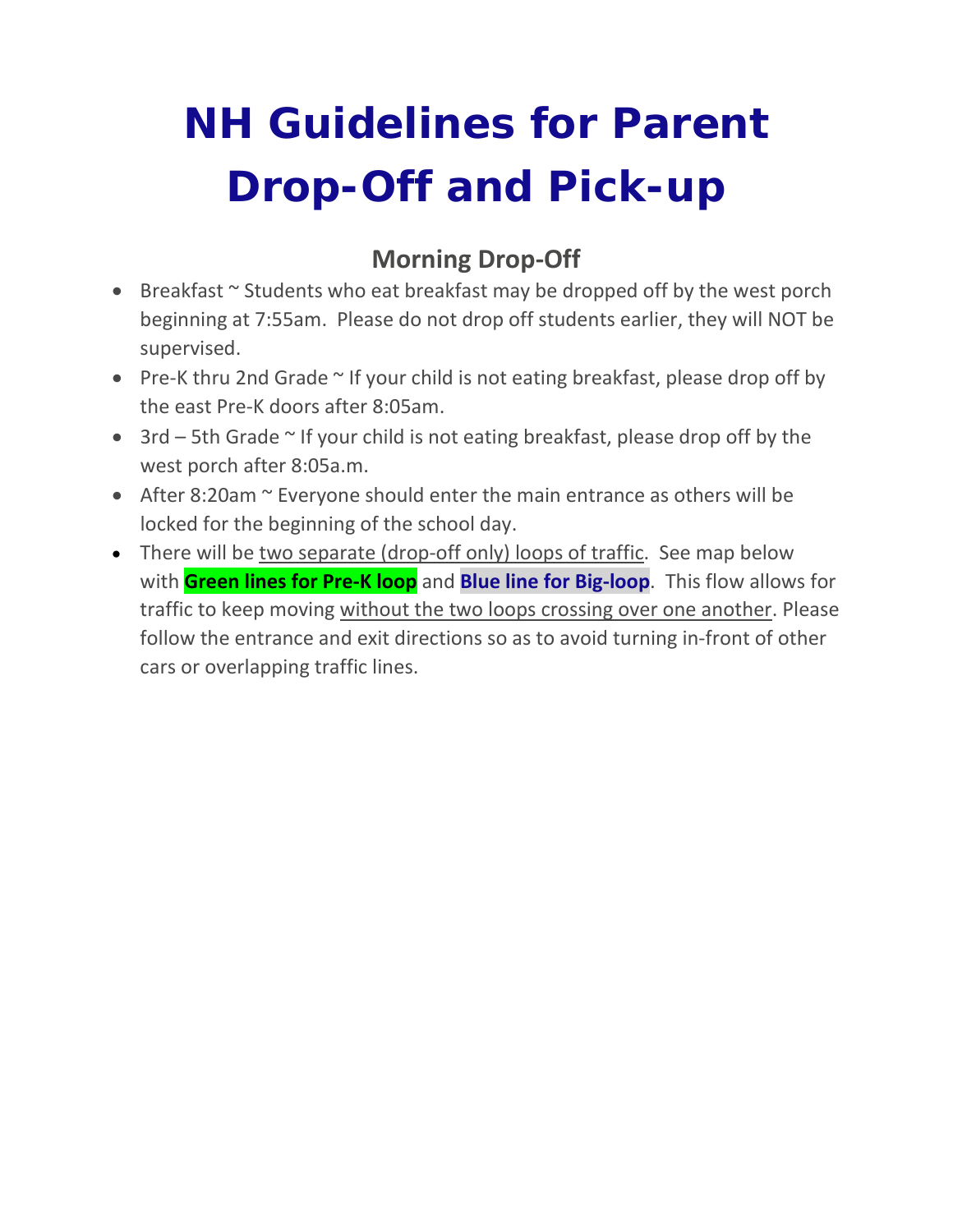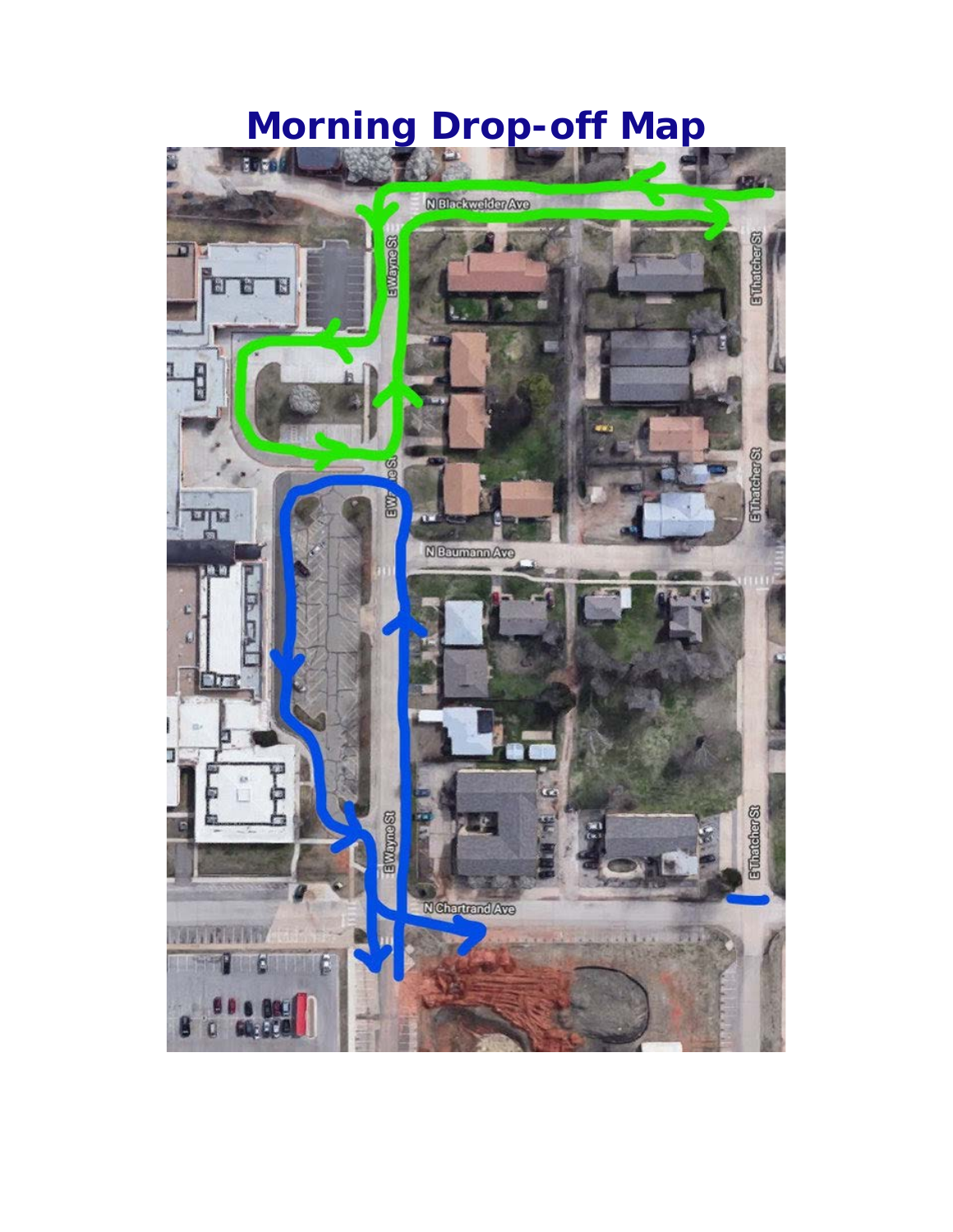### **Afternoon Pick-Up**

- **School Bus** ~ Children are walked to bus lines in the cafeteria where they wait until their bus arrives, at which time they are walked by duty teachers and 5th Grade Safety Patrol to the bus lane on the west end of the building. The street along the west of the building (Chartrand) is reserved for bus and daycare pick up.
- **Car Riders** ~ Those parents who choose to pick up their child, need to approach the school going WEST down Wayne and turn right into the main parking lot in front of the building. (To eliminate traffic jams, left turns off of Wayne Street into the parking lot are not permitted during dismissal times.) Please see map below for the pick up flow.
	- o ONLY Pre-K children will be picked-up from the Pre-K Circle (east loop) all other students will be picked up from the large loop. Siblings will NOT be dismissed with Pre-K students as Pre-K dismisses at 2:45pm and school dismisses for K-5 at 3:15pm.
	- o You will receive a **GREEN** sentence strip for you to write your child's name and grade in LARGE, BOLD, BLACK letters. The sign should be attached to the passenger side visor (Velcro dots or a child's pant hanger hanging from the rear view mirror work well.) Please flip down the visor so our staff may see the name(s).
	- o Pull forward to the farthest marked pick-up station (Numbered 1,2,3,4,5) and your child will be loaded into your car. (If needed, please pull forward to buckle your student.)
	- o If you choose to walk up to retrieve your child, your **GREEN** sentence strip will be required to have your child released. A teacher will collect your sentence strip, retrieve your child from the designated areas and bring him/her out to you. If you do not have your **GREEN** strip with you, you will be required to show your I.D. to personnel in the office in order for the child to be released. (See parking note at bottom)
	- o Students will never be allowed to cross the parking lot alone to go to a waiting car. Providing a safe dismissal plan is our first priority.
- **Walkers** ~ Students who walk home will be dismissed at 3:15pm and are expected to immediately walk home. Please remind your child to walk home quickly and safely and not hang around to visit with friends.